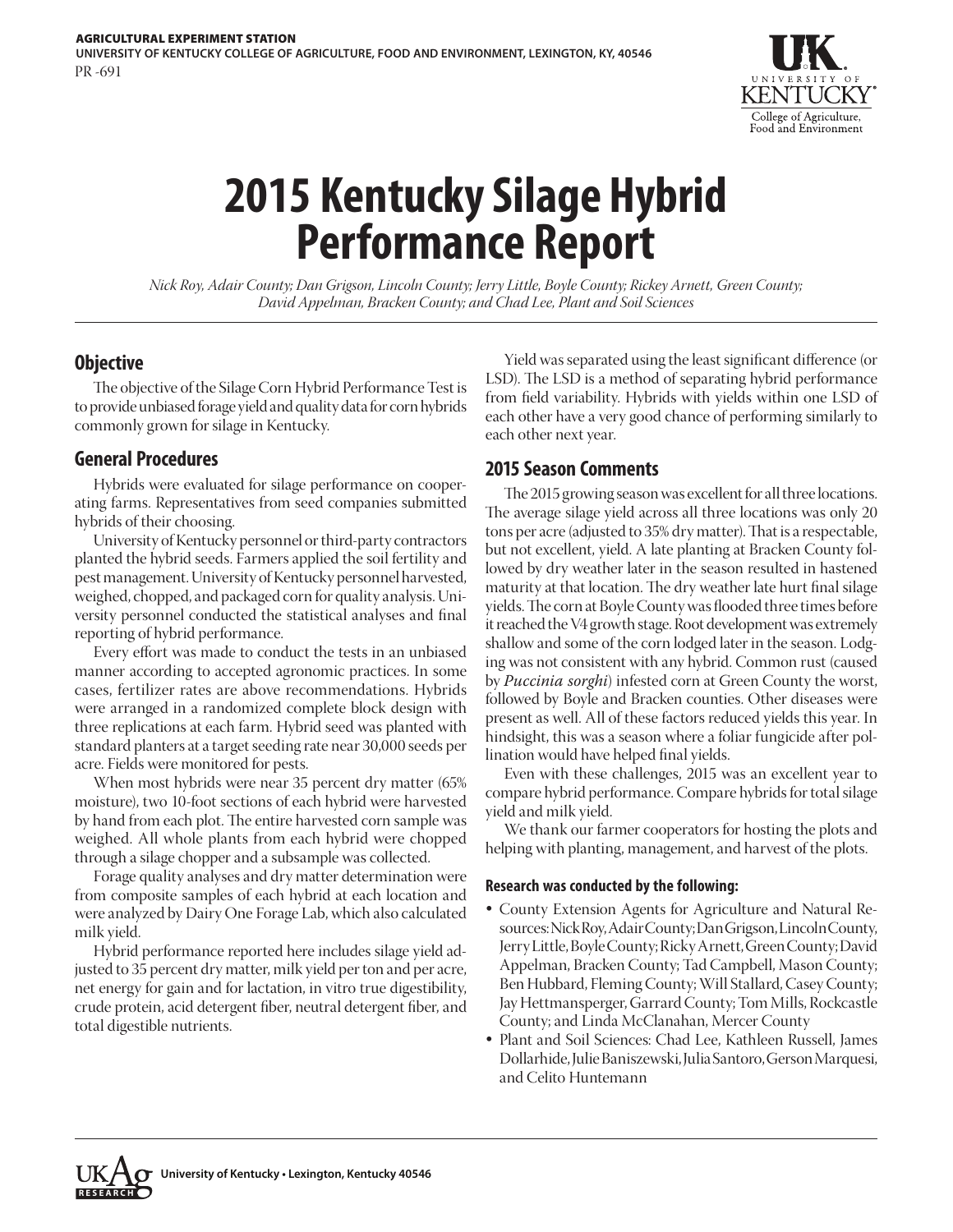**Table 1. Hybrid Silage Test, All Locations (Boyle, Bracken, and Green counties), 2015**

|                       |                   |           | Tons/A |       | <b>Milk Yield</b> | <b>NEL</b> |                |           |                | Quality, % |                |
|-----------------------|-------------------|-----------|--------|-------|-------------------|------------|----------------|-----------|----------------|------------|----------------|
| <b>Company/Brand</b>  | <b>Hybrid</b>     | <b>DM</b> | 35% DM | Ib/T  | Ib/A              | Mcal/lb    | <b>IVTD</b>    | <b>CP</b> | <b>ADF</b>     | <b>NDF</b> | <b>TDN</b>     |
| Augusta Seed          | A4363VT2ProC250   | 34.5      | 20.5   | 3,340 | 24,369            | 0.79       | 85             | 6.7       | 24             | 41         | 76             |
| Augusta Seed          | A7664AVT3ProP250  | 32.9      | 18.6   | 3,235 | 20,963            | 0.76       | 84             | 7.6       | 26             | 43         | 74             |
| Beck's                | XL6365AMTM        | 32.5      | 20.9   | 3,351 | 24,664            | 0.77       | 85             | 6.4       | 24             | 41         | 74             |
| Beck's                | 6542A4            | 30.3      | 17.5   | 3,194 | 19,940            | 0.73       | 82             | 6.7       | 27             | 46         | 72             |
| Pioneer               | P1637 AM          | 34.5      | 23.0   | 3,465 | 27,963            | 0.80       | 86             | 6.5       | 24             | 41         | 77             |
| Pioneer               | <b>P2088 AMX</b>  | 31.0      | 20.8   | 3,220 | 23,429            | 0.73       | 83             | 6.3       | 28             | 46         | 72             |
| <b>Masters Choice</b> | MCT6583           | 34.0      | 19.6   | 3,168 | 21,721            | 0.72       | 82             | 6.1       | 27             | 47         | 72             |
| <b>Masters Choice</b> | MC6733            | 31.7      | 20.0   | 3,261 | 22,724            | 0.73       | 83             | 7.2       | 28             | 47         | 72             |
| Agrigold              | A6559VT2RIB       | 34.4      | 20.7   | 3,095 | 22,342            | 0.71       | 81             | 6.5       | 28             | 47         | 71             |
| Agrigold              | A6573VT2RIB       | 34.1      | 19.6   | 3,381 | 23,070            | 0.78       | 85             | 6.1       | 24             | 41         | 75             |
| Dyna-Gro CPS          | D58QC72           | 31.5      | 21.1   | 3,278 | 24,185            | 0.75       | 83             | 6.5       | 26             | 44         | 74             |
| Dyna-Gro CPS          | <b>D57VP75</b>    | 31.8      | 22.6   | 2,978 | 23,876            | 0.70       | 80             | 6.5       | 28             | 49         | 70             |
| Dekalb                | DKC65-20VT2PDGRIB | 30.8      | 17.1   | 2,967 | 17,970            | 0.73       | 81             | 7.1       | 27             | 45         | 72             |
| Dekalb                | DKC68-26VTZPRIB   | 31.2      | 18.8   | 3,056 | 20,263            | 0.72       | 81             | 6.4       | 27             | 45         | 71             |
| Wyffels Hybrid        | <b>W8376RIB</b>   | 31.6      | 19.1   | 3,006 | 20,571            | 0.70       | 80             | 6.3       | 29             | 47         | 70             |
| Wyffels Hybrid        | <b>W7736RIB</b>   | 38.2      | 19.8   | 3,056 | 21,009            | 0.75       | 83             | 6.5       | 25             | 44         | 73             |
| Northrup King         | N82V-3111         | 34.4      | 19.9   | 2,972 | 20,689            | 0.73       | 82             | 6.2       | 27             | 46         | 73             |
| Northrup King         | <b>N83D</b>       | 31.3      | 19.5   | 3,101 | 21,153            | 0.71       | 82             | 7.0       | 29             | 49         | 71             |
| Caverndale Farms      | CF1039VIP3110     | 28.5      | 20.2   | 2,233 | 16,311            | 0.58       | 74             | 6.7       | 37             | 57         | 62             |
| Caverndale Farms      | CF926GT           | 31.6      | 20.6   | 2,877 | 20,781            | 0.65       | 77             | 6.4       | 32             | 52         | 67             |
| Check                 | Check             | 30.4      | 19.3   | 2,727 | 18,638            | 0.64       | 78             | 6.8       | 33             | 53         | 67             |
| LSD(0.10)             |                   |           | 2.0    |       | 2,897             | 0.03       | $\overline{2}$ | 0.4       | $\overline{2}$ | 3          | $\overline{2}$ |
| <b>Grand Mean</b>     |                   | 32.4      | 20.0   | 3,093 | 21,730            | 0.72       | 82             | 6.6       | 28             | 46         | 72             |

Percent dry matter (DM) represents the corn forage sample at harvest. Silage yields were adjusted to 35% DM; highest numerical yield is bold and highlighted; bold yields are not significantly different from highest yield. Milk yield was calculated through Dairy One Forage Laboratories. Milk per ton was calculated from DM yields. Net energy for lactation (NEL). In vitro true digestibility (IVTD) estimates digestibility from anaerobic fermentation by incubating samples in rumen fluid. Quality measurements are based on dry weight and calculated from composite samples at each site. Higher crude protein (CP) and total digestible nutrients (TDN) values indicate better forage quality. Lower acid detergent fiber (ADF) and neutral detergent fiber (NDF) indicate better forage quality.

#### **Table 2. Hybrid Silage Test, Boyle County, 2015**

|                   |                      |      | <b>Milk Yield</b><br>Tons/A |       | <b>NEL</b> |         | Quality, %  |           |            |            |            |
|-------------------|----------------------|------|-----------------------------|-------|------------|---------|-------------|-----------|------------|------------|------------|
| Company/Brand     | <b>Hybrid /Brand</b> | DM   | 35% DM                      | Ib/T  | Ib/A       | Mcal/lb | <b>IVTD</b> | <b>CP</b> | <b>ADF</b> | <b>NDF</b> | <b>TDN</b> |
| Augusta Seed      | A4363VT2ProC250      | 35.7 | 21.1                        | 3,328 | 24,600     | 0.78    | 84          | 7.2       | 24         | 42         | 75         |
| Augusta Seed      | A7664AVT3ProP250     | 35.5 | 23.0                        | 3,438 | 27,733     | 0.80    | 85          | 6.9       | 23         | 39         | 76         |
| Beck's            | XL6365AMTM           | 33.4 | 23.9                        | 3,214 | 26,933     | 0.73    | 82          | 6.7       | 26         | 43         | 71         |
| Beck's            | 6542A4               | 33.2 | 19.5                        | 3,398 | 23,167     | 0.76    | 82          | 6.6       | 25         | 42         | 73         |
| Pioneer           | P1637 AM             | 36.8 | 26.5                        | 3,277 | 30,333     | 0.77    | 84          | 6.0       | 25         | 42         | 75         |
| Pioneer           | <b>P2088 AMX</b>     | 32.9 | 23.5                        | 3,015 | 24,800     | 0.71    | 81          | 6.4       | 30         | 47         | 70         |
| Masters Choice    | MCT6583              | 38.7 | 21.6                        | 3,251 | 24,567     | 0.80    | 85          | 6.1       | 22         | 39         | 76         |
| Masters Choice    | MC6733               | 34.0 | 24.2                        | 3,226 | 27,367     | 0.73    | 82          | 6.2       | 27         | 46         | 72         |
| Agrigold          | A6559VT2RIB          | 38.4 | 24.6                        | 3,065 | 26,400     | 0.74    | 82          | 7.1       | 26         | 44         | 73         |
| Agrigold          | A6573VT2RIB          | 36.6 | 23.5                        | 3,300 | 27,167     | 0.78    | 85          | 6.5       | 24         | 40         | 75         |
| Dyna-Gro CPS      | D58QC72              | 36.6 | 26.2                        | 3,323 | 30,467     | 0.78    | 84          | 6.1       | 23         | 40         | 75         |
| Dyna-Gro CPS      | D57VP75              | 37.9 | 28.5                        | 3,197 | 31,833     | 0.76    | 83          | 6.2       | 25         | 44         | 74         |
| Dekalb            | DKC65-20VT2PDGRIB    | 35.6 | 20.6                        | 3,395 | 24,567     | 0.79    | 84          | 6.7       | 22         | 39         | 75         |
| Dekalb            | DKC68-26VTZPRIB      | 35.2 | 22.7                        | 3,413 | 27,167     | 0.79    | 85          | 6.3       | 22         | 38         | 75         |
| Wyffels Hybrid    | <b>W8376RIB</b>      | 34.8 | 22.8                        | 3,213 | 25,633     | 0.73    | 81          | 6.3       | 27         | 45         | 72         |
| Wyffels Hybrid    | <b>W7736RIB</b>      | 45.6 | 22.8                        | 2,792 | 22,267     | 0.78    | 84          | 6.7       | 23         | 40         | 75         |
| Northrup King     | N82V-3111            | 42.1 | 23.4                        | 3,080 | 25,233     | 0.80    | 86          | 6.4       | 23         | 39         | 77         |
| Northrup King     | <b>N83D</b>          | 34.7 | 21.9                        | 3,264 | 25,000     | 0.75    | 84          | 6.5       | 26         | 44         | 73         |
| Caverndale Farms  | CF1039VIP3110        | 33.4 | 25.0                        | 2,929 | 25,633     | 0.65    | 78          | 6.8       | 32         | 52         | 67         |
| Caverndale Farms  | CF926GT              | 34.7 | 23.4                        | 3,140 | 25,667     | 0.72    | 80          | 6.4       | 27         | 46         | 71         |
| Check             | Check                | 35.1 | 24.4                        | 2,982 | 25,433     | 0.69    | 79          | 6.5       | 31         | 49         | 69         |
| LSD(0.10)         |                      |      | 2.8                         |       | 3,098      |         |             |           |            |            |            |
| <b>Grand Mean</b> |                      | 36.2 | 23.5                        | 3,202 | 26,284     | 0.8     | 83          | 6.5       | 25         | 43         | 73         |

Percent dry matter (DM) represents the corn forage sample at harvest. Silage yields were adjusted to 35% DM; highest numerical yield is bold and highlighted; bold yields are not significantly different from highest yield. Milk yield was calculated through Dairy One Forage Laboratories. Milk per ton was calculated from DM yields. Net energy for lactation (NEL). In vitro true digestibility (IVTD) estimates digestibility from anaerobic fermentation by incubating samples in rumen fluid. Quality measurements are based on dry weight and calculated from composite samples at each site. Higher crude protein (CP) and total digestible nutrients (TDN) values indicate better forage quality. Lower acid detergent fiber (ADF) and neutral detergent fiber (NDF) indicate better forage quality.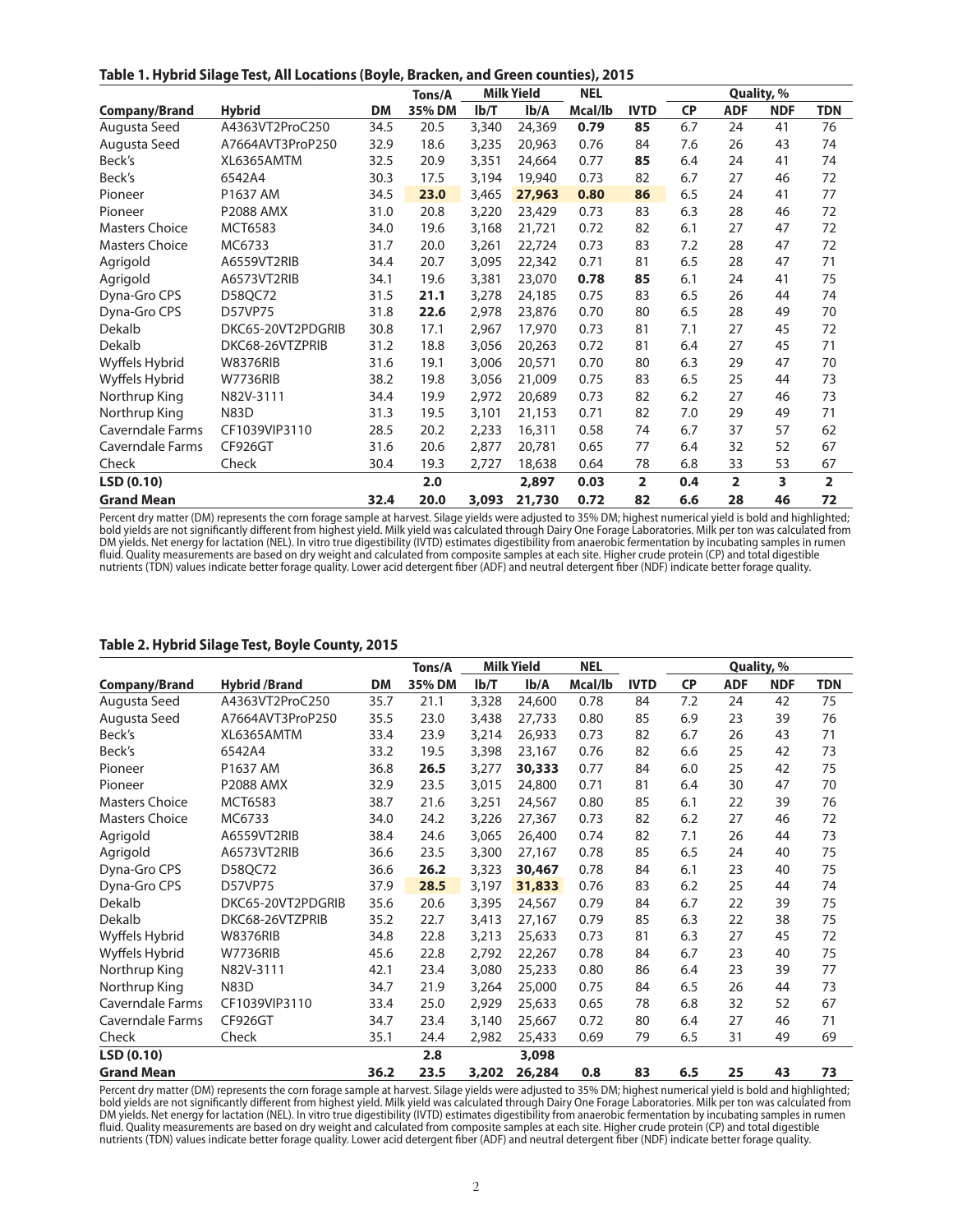### **Table 3. Hybrid Silage Test, Bracken County, 2015**

|                       | <b>Milk Yield</b><br>Tons/A |           | <b>NEL</b> |       | Quality, % |         |             |           |            |            |            |
|-----------------------|-----------------------------|-----------|------------|-------|------------|---------|-------------|-----------|------------|------------|------------|
| <b>Company/Brand</b>  | <b>Hybrid/Brand</b>         | <b>DM</b> | 35% DM     | Ib/T  | Ib/A       | Mcal/lb | <b>IVTD</b> | <b>CP</b> | <b>ADF</b> | <b>NDF</b> | <b>TDN</b> |
| Augusta Seed          | A4363VT2ProC250             | 30.4      | 12.4       | 3,170 | 13,726     | 0.75    | 85          | 5.7       | 27         | 45         | 74         |
| Augusta Seed          | A7664AVT3ProP250            | 28.0      | 12.2       | 3,419 | 14,596     | 0.81    | 87          | 5.4       | 24         | 41         | 78         |
| Beck's                | XL6365AMTM                  | 28.9      | 13.8       | 3,293 | 15,902     | 0.75    | 85          | 4.8       | 26         | 45         | 74         |
| Beck's                | 6542A4                      | 24.4      | 11.5       | 2,878 | 11,623     | 0.68    | 81          | 5.5       | 31         | 51         | 70         |
| Pioneer               | P1637 AM                    | 30.8      | 14.4       | 3,410 | 17,230     | 0.76    | 85          | 5.0       | 25         | 44         | 75         |
| Pioneer               | <b>P2088 AMX</b>            | 28.8      | 14.7       | 3,218 | 16,595     | 0.73    | 84          | 4.9       | 27         | 48         | 73         |
| <b>Masters Choice</b> | MCT6583                     | 33.0      | 16.9       | 3,240 | 19,133     | 0.71    | 82          | 5.1       | 28         | 49         | 72         |
| <b>Masters Choice</b> | MC6733                      | 30.0      | 14.9       | 3,461 | 18,000     | 0.76    | 85          | 5.2       | 25         | 45         | 75         |
| Agrigold              | A6559VT2RIB                 | 33.7      | 15.7       | 3,237 | 17,782     | 0.72    | 83          | 5.3       | 27         | 49         | 73         |
| Agrigold              | A6573VT2RIB                 | 31.4      | 15.3       | 3,564 | 19,116     | 0.81    | 87          | 4.3       | 22         | 40         | 78         |
| Dyna-Gro CPS          | D58QC72                     | 28.2      | 15.1       | 3,343 | 17,656     | 0.73    | 83          | 5.1       | 26         | 47         | 73         |
| Dyna-Gro CPS          | <b>D57VP75</b>              | 26.9      | 14.7       | 2,793 | 14,377     | 0.66    | 80          | 4.7       | 29         | 51         | 68         |
| Dekalb                | DKC65-20VT2PDGRIB           | 29.4      | 13.5       | 2,897 | 13,718     | 0.75    | 83          | 5.0       | 27         | 44         | 74         |
| Dekalb                | DKC68-26VTZPRIB             | 29.8      | 14.8       | 3,041 | 15,781     | 0.75    | 84          | 5.1       | 25         | 43         | 74         |
| Wyffels Hybrid        | <b>W8376RIB</b>             | 25.5      | 12.4       | 2,613 | 11,296     | 0.64    | 78          | 5.4       | 32         | 52         | 66         |
| Wyffels Hybrid        | <b>W7736RIB</b>             | 31.9      | 13.9       | 3,242 | 15,816     | 0.71    | 82          | 5.1       | 27         | 49         | 72         |
| Northrup King         | N82V-3111                   | 29.5      | 15.1       | 3,031 | 16,065     | 0.71    | 83          | 4.5       | 27         | 49         | 72         |
| Northrup King         | <b>N83D</b>                 | 29.7      | 14.8       | 3,064 | 15,921     | 0.69    | 81          | 4.6       | 29         | 50         | 70         |
| Caverndale Farms      | CF1039VIP3110               | 24.4      | 15.0       | 1,941 | 10,161     | 0.54    | 72          | 5.2       | 40         | 59         | 59         |
| Caverndale Farms      | CF926GT                     | 29.6      | 16.9       | 2,925 | 17,342     | 0.65    | 78          | 4.9       | 30         | 52         | 67         |
| Check                 | Check                       | 26.2      | 15.8       | 2,694 | 14,900     | 0.64    | 79          | 5.7       | 33         | 55         | 67         |
| LSD(0.10)             |                             |           | 2.0        |       | 2,102      |         |             |           |            |            |            |
| <b>Grand Mean</b>     |                             | 29.1      | 14.5       | 3,067 | 15,516     | 0.7     | 82          | 5.0       | 28         | 48         | 72         |

Percent dry matter (DM) represents the corn forage sample at harvest. Silage yields were adjusted to 35% DM; highest numerical yield is bold and highlighted; bold yields are not significantly different from highest yield. Milk yield was calculated through Dairy One Forage Laboratories. Milk per ton was calculated from DM yields. Net energy for lactation (NEL). In vitro true digestibility (IVTD) estimates digestibility from anaerobic fermentation by incubating samples in rumen fluid. Quality measurements are based on dry weight and calculated from composite samples at each site. Higher crude protein (CP) and total digestible nutrients (TDN) values indicate better forage quality. Lower acid detergent fiber (ADF) and neutral detergent fiber (NDF) indicate better forage quality.

#### **Table 4. Hybrid Silage Test, Green County, 2015**

|                       | <b>Milk Yield</b><br>Tons/A |           | <b>NEL</b> |       | Quality, % |         |             |           |            |            |            |
|-----------------------|-----------------------------|-----------|------------|-------|------------|---------|-------------|-----------|------------|------------|------------|
| Company/Brand         | <b>Hybrid/Brand</b>         | <b>DM</b> | 35% DM     | Ib/T  | Ib/A       | Mcal/lb | <b>IVTD</b> | <b>CP</b> | <b>ADF</b> | <b>NDF</b> | <b>TDN</b> |
| Augusta Seed          | A4363VT2ProC250             | 37.4      | 25.3       | 3,523 | 31,232     | 0.84    | 87          | 7.1       | 20         | 36         | 79         |
| Augusta Seed          | A7664AVT3ProP250            | 35.2      | 20.6       | 2,848 | 20,561     | 0.68    | 79          | 10.6      | 31         | 50         | 68         |
| Beck's                | XL6365AMTM                  | 35.3      | 25.1       | 3,547 | 31,158     | 0.83    | 88          | 7.7       | 21         | 36         | 78         |
| Beck's                | 6542A4                      | 33.2      | 21.6       | 3,305 | 25,030     | 0.75    | 82          | 7.9       | 26         | 44         | 73         |
| Pioneer               | P1637 AM                    | 35.8      | 28.0       | 3,709 | 36,327     | 0.86    | 89          | 8.5       | 21         | 37         | 81         |
| Pioneer               | <b>P2088 AMX</b>            | 31.4      | 24.1       | 3,428 | 28,893     | 0.76    | 83          | 7.5       | 26         | 44         | 74         |
| <b>Masters Choice</b> | MCT6583                     | 30.2      | 20.4       | 3,013 | 21,463     | 0.66    | 78          | 7.0       | 31         | 53         | 68         |
| <b>Masters Choice</b> | MC6733                      | 31.1      | 21.1       | 3,095 | 22,805     | 0.69    | 82          | 10.3      | 31         | 52         | 70         |
| Agrigold              | A6559VT2RIB                 | 31.1      | 21.9       | 2,983 | 22,844     | 0.66    | 77          | 7.0       | 30         | 49         | 67         |
| Agrigold              | A6573VT2RIB                 | 34.2      | 20.0       | 3,279 | 22,926     | 0.75    | 82          | 7.6       | 26         | 44         | 73         |
| Dyna-Gro CPS          | D58QC72                     | 29.7      | 22.0       | 3,167 | 24,432     | 0.74    | 83          | 8.2       | 27         | 45         | 73         |
| Dyna-Gro CPS          | D57VP75                     | 30.7      | 24.7       | 2,945 | 25,418     | 0.67    | 78          | 8.7       | 31         | 51         | 69         |
| Dekalb                | DKC65-20VT2PDGRIB           | 27.4      | 17.1       | 2,608 | 15,626     | 0.65    | 76          | 9.5       | 32         | 52         | 66         |
| Dekalb                | DKC68-26VTZPRIB             | 28.5      | 18.8       | 2,713 | 17,840     | 0.63    | 75          | 7.8       | 34         | 53         | 65         |
| Wyffels Hybrid        | <b>W8376RIB</b>             | 34.5      | 22.2       | 3,191 | 24,784     | 0.73    | 81          | 7.2       | 28         | 45         | 72         |
| Wyffels Hybrid        | <b>W7736RIB</b>             | 37.2      | 22.7       | 3,135 | 24,945     | 0.75    | 82          | 7.6       | 26         | 42         | 73         |
| Northrup King         | N82V-3111                   | 31.5      | 21.2       | 2,804 | 20,768     | 0.67    | 78          | 7.6       | 32         | 51         | 69         |
| Northrup King         | <b>N83D</b>                 | 29.5      | 21.6       | 2,975 | 22,539     | 0.68    | 82          | 9.9       | 32         | 53         | 70         |
| Caverndale Farms      | CF1039VIP3110               | 27.6      | 20.5       | 1,830 | 13,139     | 0.54    | 71          | 8.2       | 38         | 58         | 59         |
| Caverndale Farms      | CF926GT                     | 30.5      | 21.5       | 2,566 | 19,335     | 0.58    | 74          | 7.8       | 38         | 59         | 63         |
| Check                 | Check                       | 29.9      | 17.8       | 2,506 | 15,580     | 0.60    | 75          | 8.3       | 36         | 56         | 64         |
| LSD (0.10)            |                             |           | 3.6        |       | 4,104      |         |             |           |            |            |            |
| <b>Grand Mean</b>     |                             | 31.9      | 21.7       | 3,018 | 23,150     | 0.7     | 80          | 8.2       | 29         | 48         | 70         |

Percent dry matter (DM) represents the corn forage sample at harvest. Silage yields were adjusted to 35% DM; highest numerical yield is bold with gray box; bold yields are not significantly different from highest yield. Milk yield was calculated through Dairy One Forage Laboratories. Milk per ton was calculated from DM yields. Net energy for lactation (NEL). In vitro true digestibility (IVTD) estimates digestibility from anaerobic fermentation by incubating samples in rumen fluid. Quality measurements are based on dry weight and calculated from composite samples at each site. Higher crude protein (CP) and total digestible nutrients (TDN) values indicate better forage quality. Lower acid detergent fiber (ADF) and neutral detergent fiber (NDF) indicate better forage quality.